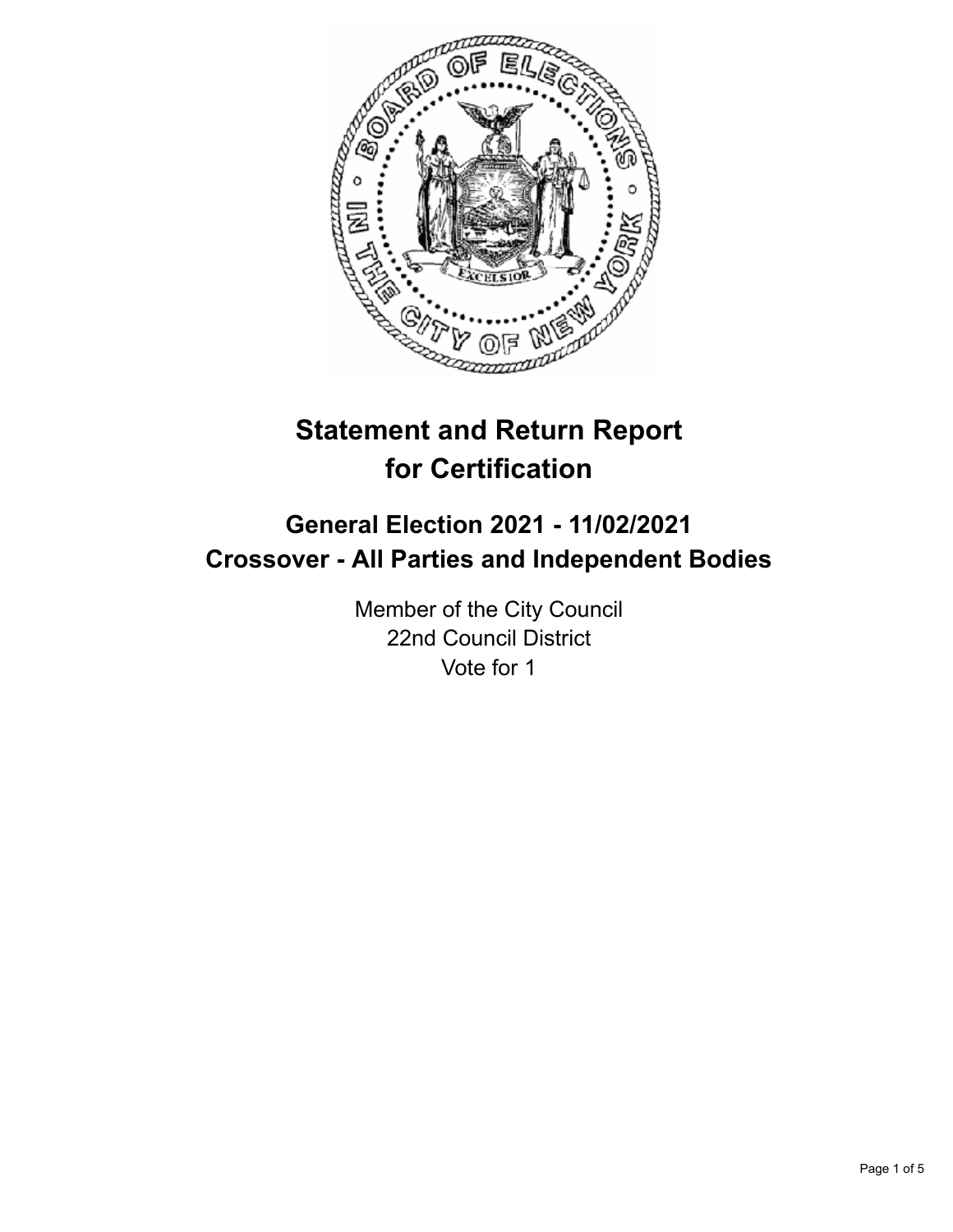

#### **Bronx County**

| <b>PUBLIC COUNTER</b>                                    | 0 |
|----------------------------------------------------------|---|
| <b>MANUALLY COUNTED EMERGENCY</b>                        | 0 |
| ABSENTEE / MILITARY                                      |   |
| AFFIDAVIT                                                | 0 |
| <b>Total Ballots</b>                                     |   |
| Less - Inapplicable Federal/Special Presidential Ballots | 0 |
| <b>Total Applicable Ballots</b>                          |   |
| TIFFANY CABAN (DEMOCRATIC)                               |   |
| FELICIA R. KALAN (REPUBLICAN)                            | 0 |
| FELICIA R. KALAN (CONSERVATIVE/SAVE OUR CITY)            | 0 |
| EDWIN DEJESUS (GREEN)                                    | 0 |
| <b>Total Votes</b>                                       |   |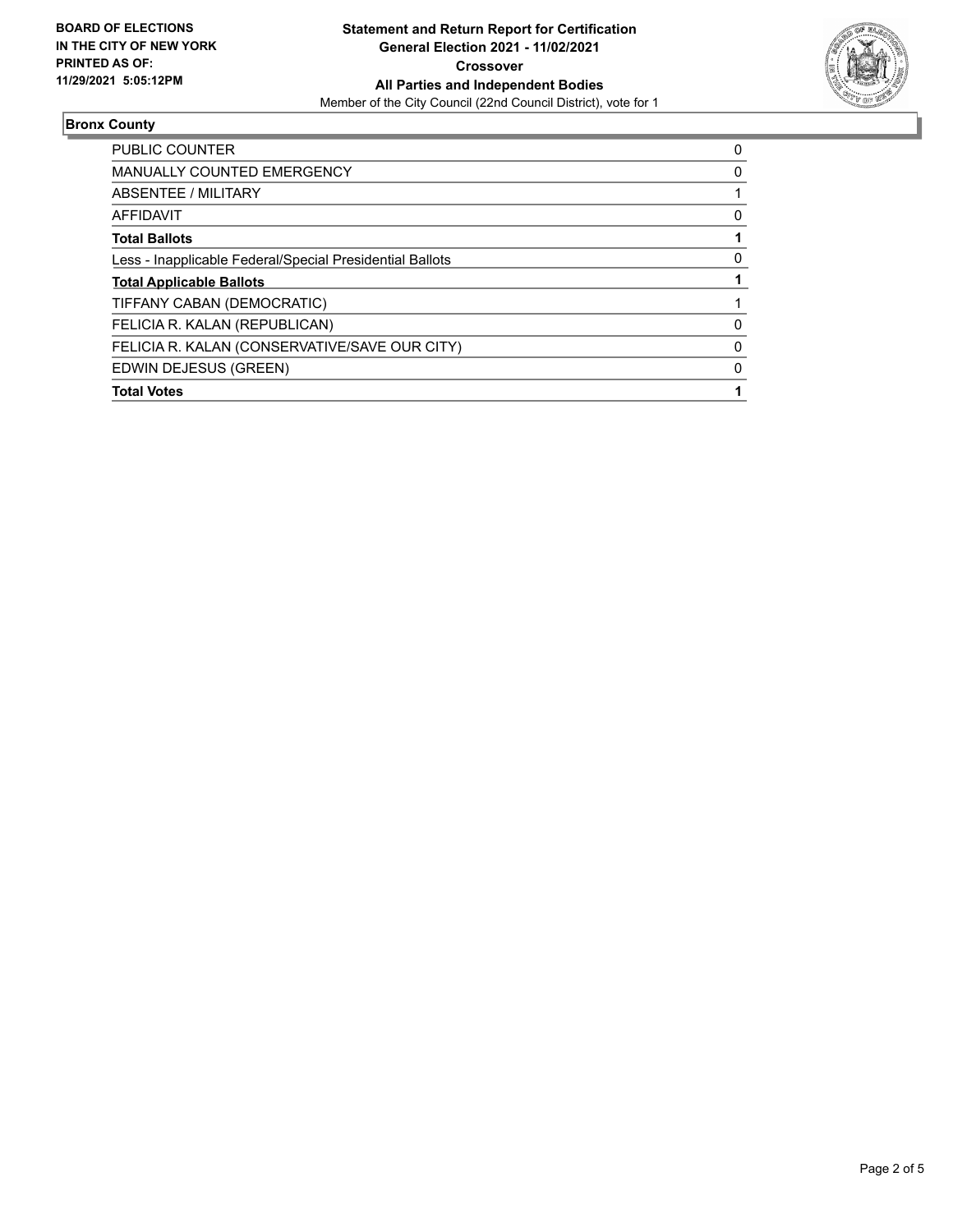

#### **Queens County**

| PUBLIC COUNTER                                           | 19,652                  |
|----------------------------------------------------------|-------------------------|
| <b>MANUALLY COUNTED EMERGENCY</b>                        | 0                       |
| <b>ABSENTEE / MILITARY</b>                               | 1,368                   |
| AFFIDAVIT                                                | 200                     |
| <b>Total Ballots</b>                                     | 21,220                  |
| Less - Inapplicable Federal/Special Presidential Ballots | 0                       |
| <b>Total Applicable Ballots</b>                          | 21,220                  |
| TIFFANY CABAN (DEMOCRATIC)                               | 12,884                  |
| FELICIA R. KALAN (REPUBLICAN)                            | 5,563                   |
| FELICIA R. KALAN (CONSERVATIVE/SAVE OUR CITY)            | 646                     |
| EDWIN DEJESUS (GREEN)                                    | 1,172                   |
| AYLA PARSONS (WRITE-IN)                                  | 1                       |
| ELIZABETH BATHORY JONES (WRITE-IN)                       | 1                       |
| EVIE HANTZOPOLOUS (WRITE-IN)                             | 1                       |
| EVIE HANTZOPOULOS (WRITE-IN)                             | 20                      |
| JOHN CIAFONE (WRITE-IN)                                  | $\overline{c}$          |
| JOHN J CIAFONE (WRITE-IN)                                | $\overline{\mathbf{c}}$ |
| JOHN M MORENO (WRITE-IN)                                 | 1                       |
| JONATHAN ALTRIO (WRITE-IN)                               | 1                       |
| JUDITH EXLER (WRITE-IN)                                  | 1                       |
| KATHRYN GARCIA (WRITE-IN)                                | 1                       |
| KATHRYN MADIGAN (WRITE-IN)                               | $\mathbf{1}$            |
| LAUREN ASHCROFT (WRITE-IN)                               | $\mathbf{1}$            |
| LEONARDO BULLARO (WRITE-IN)                              | $\overline{\mathbf{c}}$ |
| MAUD MARON (WRITE-IN)                                    | 1                       |
| MICHAEL GIANARIS (WRITE-IN)                              | 1                       |
| NICHOLAS VELKOV (WRITE-IN)                               | 1                       |
| PETER F VALLONE SR (WRITE-IN)                            | 1                       |
| PETER VALLONE (WRITE-IN)                                 | 1                       |
| ROBERT BOLANO (WRITE-IN)                                 | 1                       |
| ROD TOWNSEND (WRITE-IN)                                  | 1                       |
| UNATTRIBUTABLE WRITE-IN (WRITE-IN)                       | 10                      |
| WILLIAM BUCKLEY (WRITE-IN)                               | 1                       |
| <b>Total Votes</b>                                       | 20,318                  |
| Unrecorded                                               | 902                     |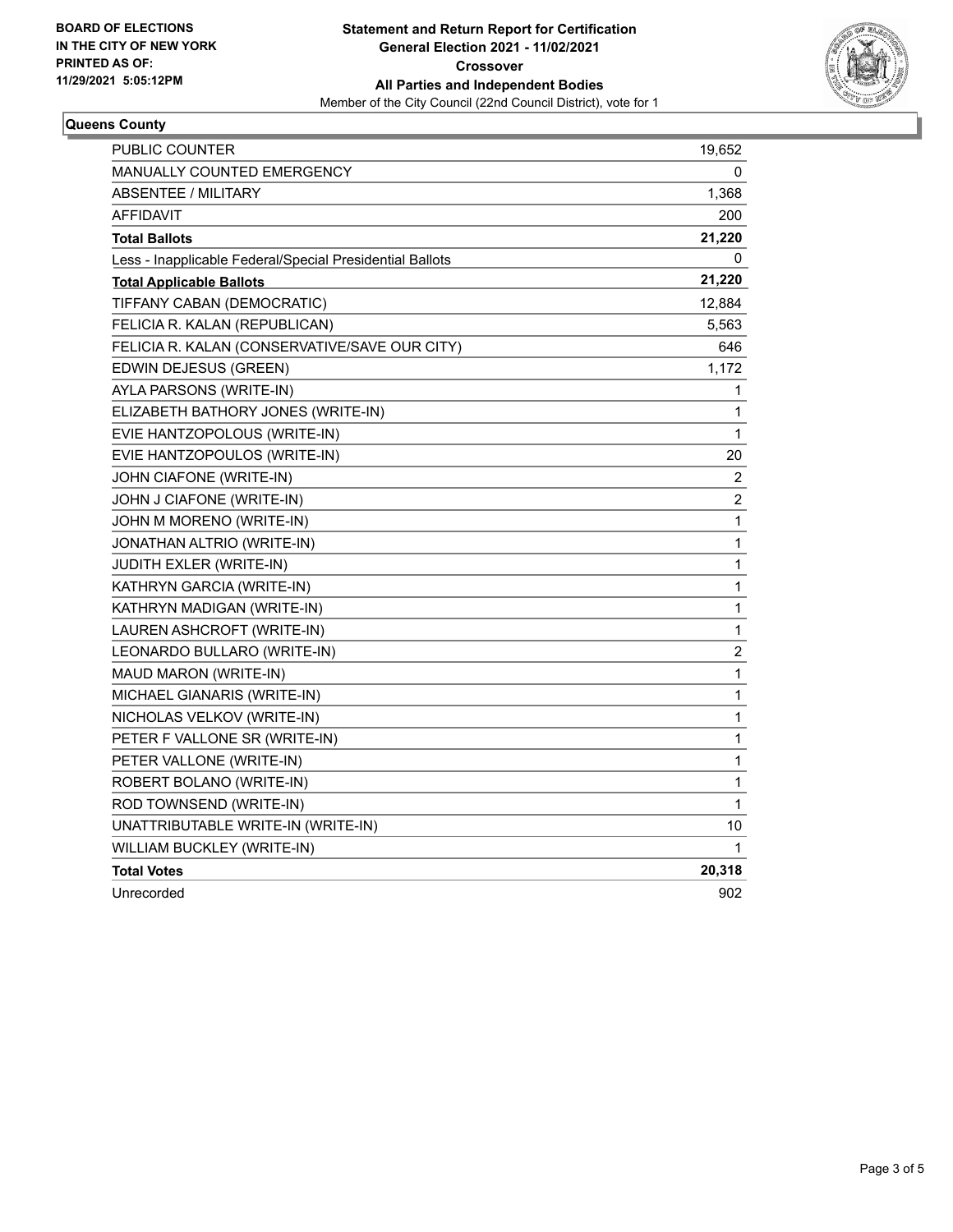

#### **Total for Member of the City Council (22nd Council District)**

| PUBLIC COUNTER                                           | 19,652           |
|----------------------------------------------------------|------------------|
| MANUALLY COUNTED EMERGENCY                               | 0                |
| ABSENTEE / MILITARY                                      | 1,369            |
| AFFIDAVIT                                                | 200              |
| <b>Total Ballots</b>                                     | 21,221           |
| Less - Inapplicable Federal/Special Presidential Ballots | 0                |
| <b>Total Applicable Ballots</b>                          | 21,221           |
| TIFFANY CABAN (DEMOCRATIC)                               | 12,885           |
| FELICIA R. KALAN (REPUBLICAN)                            | 5,563            |
| FELICIA R. KALAN (CONSERVATIVE/SAVE OUR CITY)            | 646              |
| EDWIN DEJESUS (GREEN)                                    | 1,172            |
| AYLA PARSONS (WRITE-IN)                                  | 1                |
| ELIZABETH BATHORY JONES (WRITE-IN)                       | 1                |
| EVIE HANTZOPOLOUS (WRITE-IN)                             | 1                |
| EVIE HANTZOPOULOS (WRITE-IN)                             | 20               |
| JOHN CIAFONE (WRITE-IN)                                  | 2                |
| JOHN J CIAFONE (WRITE-IN)                                | 2                |
| JOHN M MORENO (WRITE-IN)                                 | 1                |
| JONATHAN ALTRIO (WRITE-IN)                               | 1                |
| JUDITH EXLER (WRITE-IN)                                  | 1                |
| KATHRYN GARCIA (WRITE-IN)                                | 1                |
| KATHRYN MADIGAN (WRITE-IN)                               | 1                |
| LAUREN ASHCROFT (WRITE-IN)                               | 1                |
| LEONARDO BULLARO (WRITE-IN)                              | $\boldsymbol{2}$ |
| MAUD MARON (WRITE-IN)                                    | 1                |
| MICHAEL GIANARIS (WRITE-IN)                              | 1                |
| NICHOLAS VELKOV (WRITE-IN)                               | 1                |
| PETER F VALLONE SR (WRITE-IN)                            | 1                |
| PETER VALLONE (WRITE-IN)                                 | 1                |
| ROBERT BOLANO (WRITE-IN)                                 | 1                |
| ROD TOWNSEND (WRITE-IN)                                  | $\mathbf{1}$     |
| UNATTRIBUTABLE WRITE-IN (WRITE-IN)                       | 10               |
| WILLIAM BUCKLEY (WRITE-IN)                               | 1                |
| <b>Total Votes</b>                                       | 20,319           |
| Unrecorded                                               | 902              |